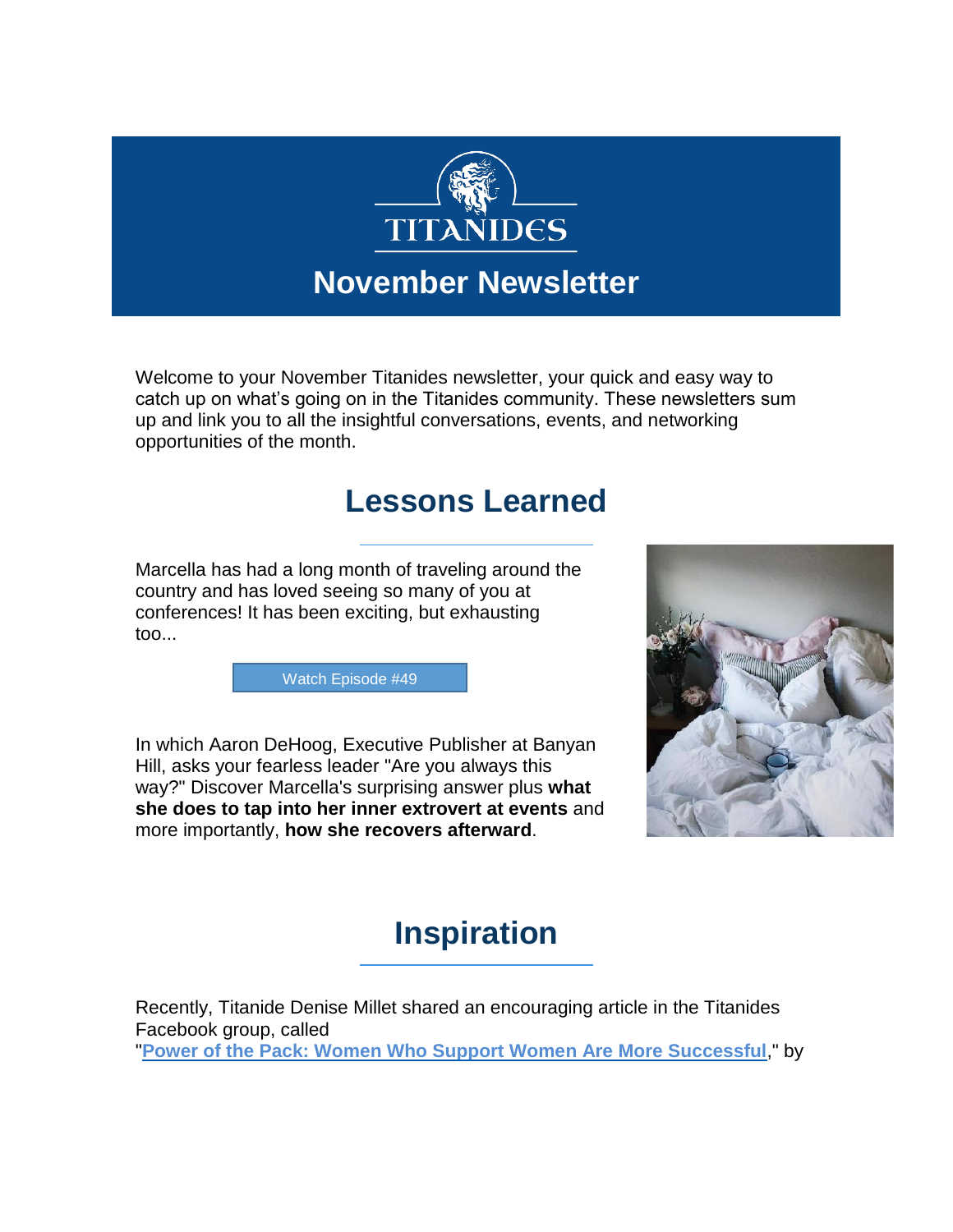Shelley Zalis. Zalis shares tips around wisely using your network of women. Discover how to...

- **Take the word "work" out of networking**
- **Prioritize relationship building**
- **Know that connection building isn't one and done**
- **Amplify other women**
- **Find your squad—and tap into them**

Read the **full article** to the end to see why "Madeline Albright would love us all!"

### **Featured Titanides**

#### **Our very own Titanide...**

**Winner of Best Supporting Actress!**  Congrats to Jesica Paige for winning Best Supporting Actress of a recently released independent film! For any of you who may ever need a female actress for a video script, consider this fabulous Titanide for the job!

[Congratulate Jessica!](https://www.facebook.com/groups/Titanides/permalink/2490878684522283/)

#### **The Money Map Press "Writers Tears Whiskey Challenge" Winners at CopyChief Live!**



#### **1st Place Winner...**

Congrats to Pauline Longdon for winning the top prize in the Whiskey Challenge at CopyChief Live! Prize presented by our own Marcella Allison. Keep an eye on the Facebook group where Marcella and Pauline will break down Pauline's winning letter.

[Congratulate Pauline!](https://www.facebook.com/groups/Titanides/permalink/2491449267798558/)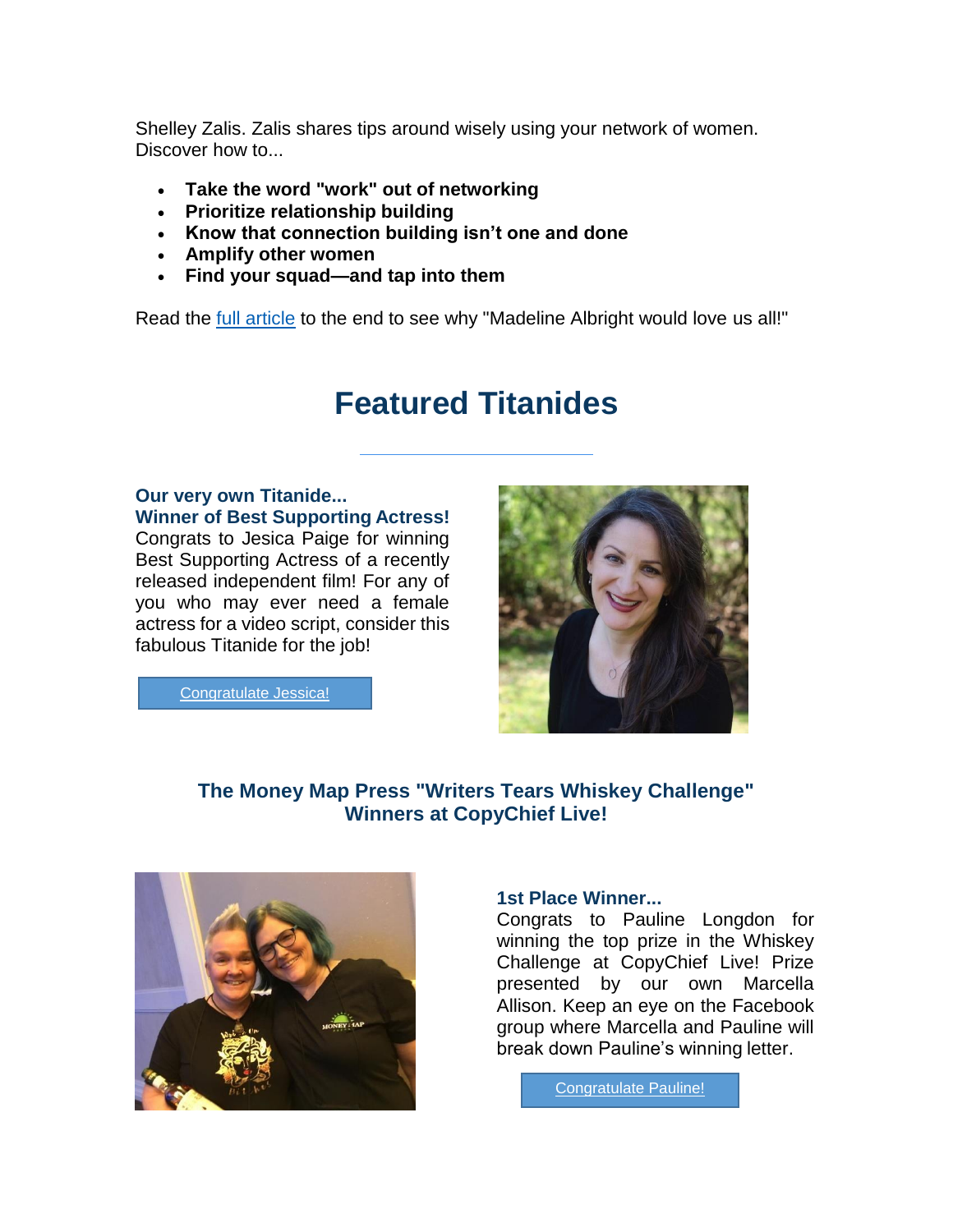#### **2nd Place Winner...**

Our newest Titanide Samantha Novak won second place in the Whiskey Challenge. Believe it or not, this was the first copywriting event that Samantha had ever attended. She'll be joining Marcella and the Money Map Press Team for Advertorial Bootcamp in 2020.

[Congratulate Samantha!](https://www.facebook.com/groups/Titanides/permalink/2491449267798558/)



[Watch Marcella award our Winners!](https://www.facebook.com/groups/Titanides/permalink/2491449267798558/)



#### **3rd Place Winner...**

And third place in the Whiskey Challenge went to Kelly Laphen who has the wrong equipment to join us... but his wife Angela Loisi Laphen is a Titanide. And as you all know, having a partner who believes in your dreams makes all the difference in success. So here's a toast to Angela too!!

[Congratulate Angela for being a winning partner!](https://www.facebook.com/groups/Titanides/permalink/2491572057786279/)

## **Questions & Conversation**

We had a fabulous night of questions and great conversation at our dinner at CCL last month. This was a very unique experience and a total blast. Marcella put Titanide, Amanda Luft, on the spot with some funky tripod gadget and she managed to make it work. Thank you for capturing all these amazing tips shared at the dinner, Amanda!

**Check out these videos for tons of valuable tips from incredible women in the business**:

 **Abbey Woodcock** of The Freelance Coop taught us how to ask questions at conferences that make you look like a rock star, flatter the speaker (in a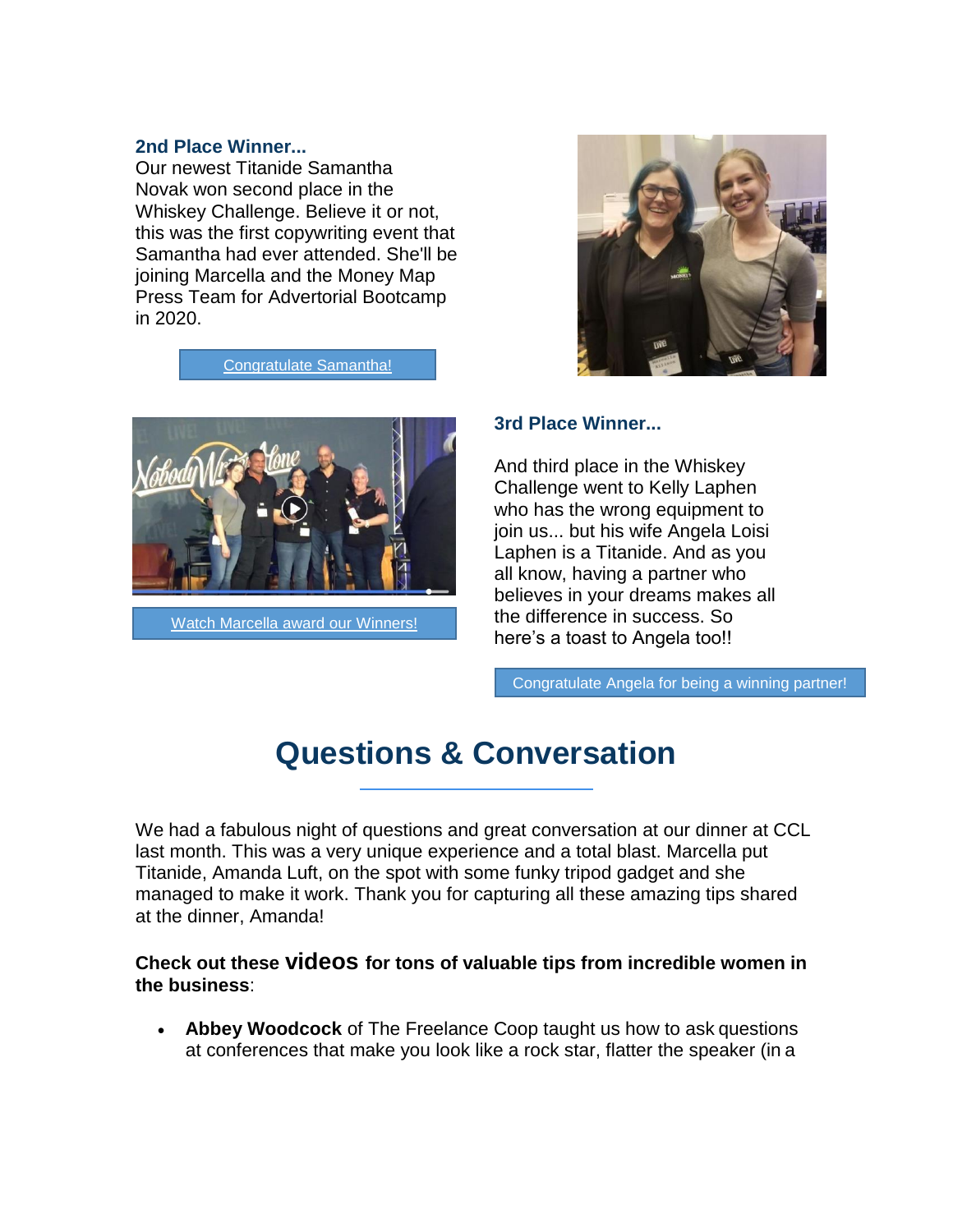good way) and guarantee everybody knows your name. Then, we all practiced it on the speakers the next day. YES!!! [Learn how to ask questions like a badass](https://www.facebook.com/groups/Titanides/)

- The incredibly talented **Angie Colee** preached about how to overcome your fears. [Find the inspiration you need to take that next step](https://www.facebook.com/groups/Titanides/)
- **Melanie Warren**, Marcella's partner in crime in the "Harvard of Copywriting Schools" at Money Map Press, shared a fascinating book, and even more fascinating study about why teams that include more women are more successful.

[Discover why you need to read this book NOW](https://www.facebook.com/groups/Titanides/)

- **Rachel Mazza** encouraged all of us to step up and lead like the superwomen we are. Great advice for all of us. [Get 5 tips for stepping up](https://www.facebook.com/groups/Titanides/)
- **Nicole Piper** shared her CORE Branding Method and how you can use it to get your future clients to pick YOU over anyone else. [Learn how to brand yourself in this video](https://www.facebook.com/groups/Titanides/)
- The hilarious and supremely talented, **Laura Belgray** taught us how to make our brand a party where everyone feels special. She had Marcella cracking up at the description of the host at the beginning of the party when the first guest arrives 10 minutes early... and at the end, when it's turned into drunken mayhem.

[Go here to throw a welcome party like a rockstar](https://www.facebook.com/groups/Titanides/)

 **April Dykman** explained how you can build trust with a potential client in just 30 minutes. Great script for any prospecting calls. Don't make another call until you watch this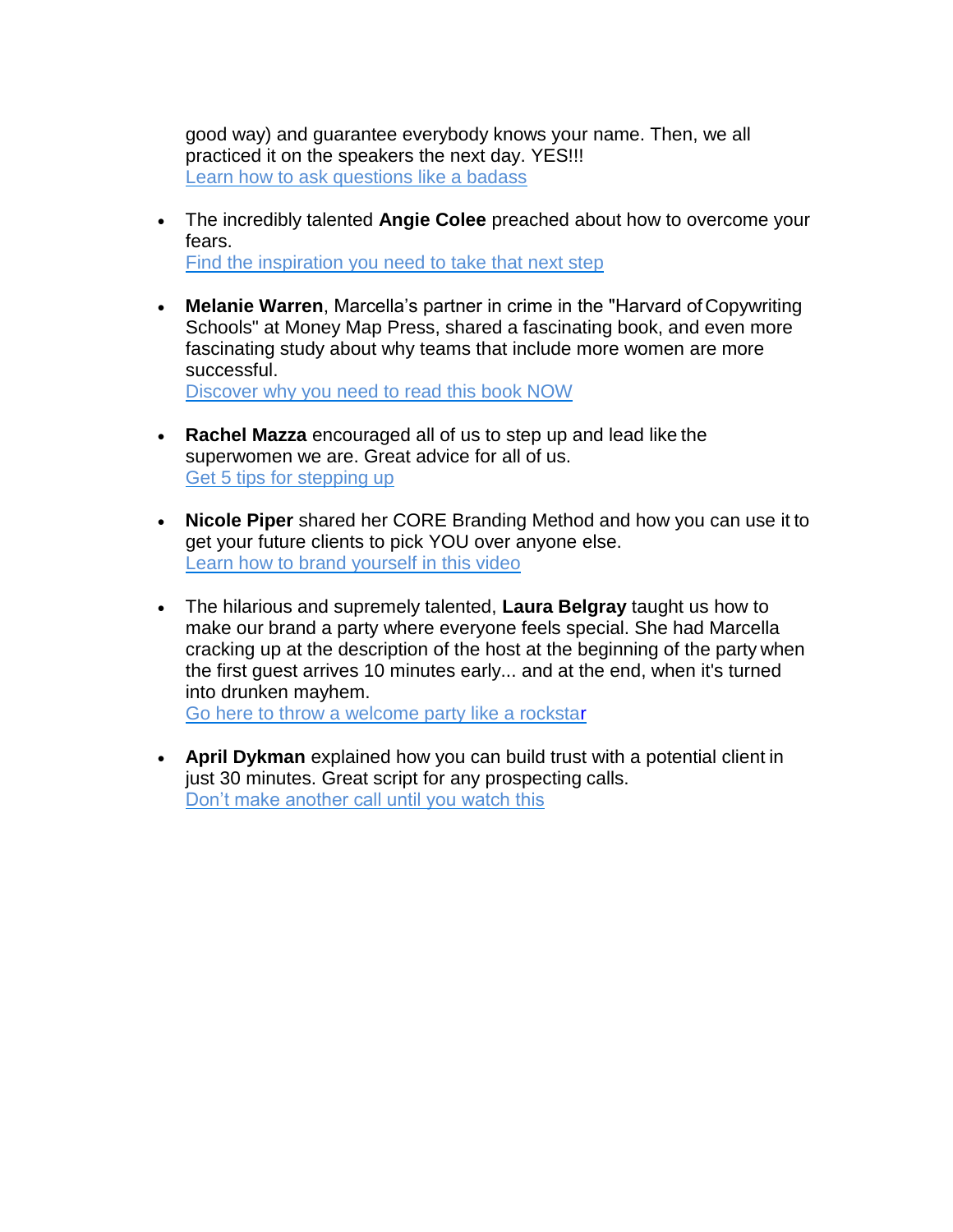### **Mentoring Moment**

#### **You may be built for bigger swings...**

Marcella came back from Copy Chief Live, LaunchCon, and Titans Masterclass with a notebook full of ideas.

[Tune into her thought process in Episode](https://www.facebook.com/groups/Titanides/)  **[#51](https://www.facebook.com/groups/Titanides/)** in which your fearless leader runs smack into her upper limit beliefs. Plus what to do when you suddenly realize you may be built for bigger swings than you ever imagined.

[Watch Episode #51](https://www.facebook.com/groups/Titanides/permalink/2507020502908101/)



Marcella enjoying time at the Titans event with Angie Colee and DJ Wick, strategic media specialist, who sent our book to all the women on his team and told them to join us!

### **Titanides On the Stage**

#### **Shout out to all the women who were on stage at Brian Kurtz's Titans Mastermind and Jeff Walker's LaunchCon!**

At LaunchCon, Marcella was screaming like a mad fan for Angie Colee and Candice Lazar who were on stage with Jeff Walker reviewing copy like the total badass copy chicks they are.

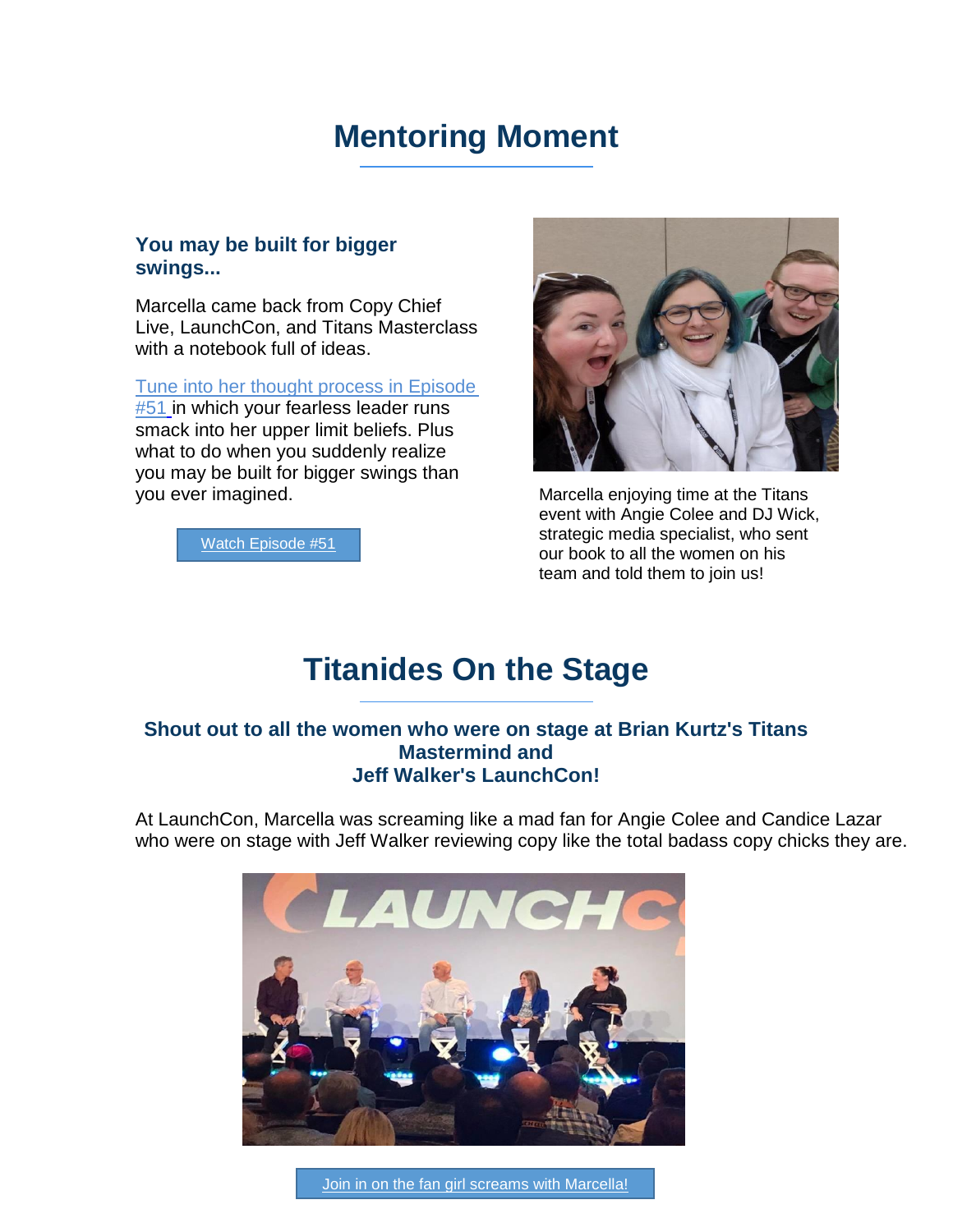At the Titans Mastermind, Marcella could not get enough of Shelley Brander and her story. Shelley began her career as a copywriter and branding expert before she decided to ditch the plain ol' job for what she calls a "jobby." She has created and secured a successful "job" from her knitting "hobby."

It started with a small brick-and-mortar yarn shop, [Loops](https://loopslove.myshopify.com/) but did not stop there. Shelley used her background in production to found [Knit Stars,](https://www.knitstars.com/) a global online masterclass series that now numbers almost 10,000 members worldwide. To read more about Shelley's amazing story and her mission to "knit the world together" go here: <http://blog.loopslove.com/>



## **Titanides Reflect**

Titanide Kim Krause Schwalm takes a moment to reflect on a sensitive and important topic in the Facebook Group:

"...younger female copywriters have asked me about this on multiple occasions...

**So what do you do if you're getting "weird vibes" from a current or potential client or you're being sexually harassed directly**? **Is it something you're doing that's making them think there's something more "at play" here**?

Of course, it's not you...it's THEM. All too often women feel somewhat responsible. But I'm going to share with you a tactic I've used on two different occasions early in my freelance copywriting career. And not only did it work both times, it allowed me to go on and have highly productive and profitable long-term relationships with both clients.

Here's what you do: The very first time a client (or boss or coworker) says or does something inappropriate (OR the next time they do so if it's happened before), you need to say this phrase to them...

**When you do , it makes me uncomfortable. I want you to stop**." Read Kim's full post [HERE.](https://www.facebook.com/groups/Titanides/)

Thank you for sharing your story and wisdom, Kim!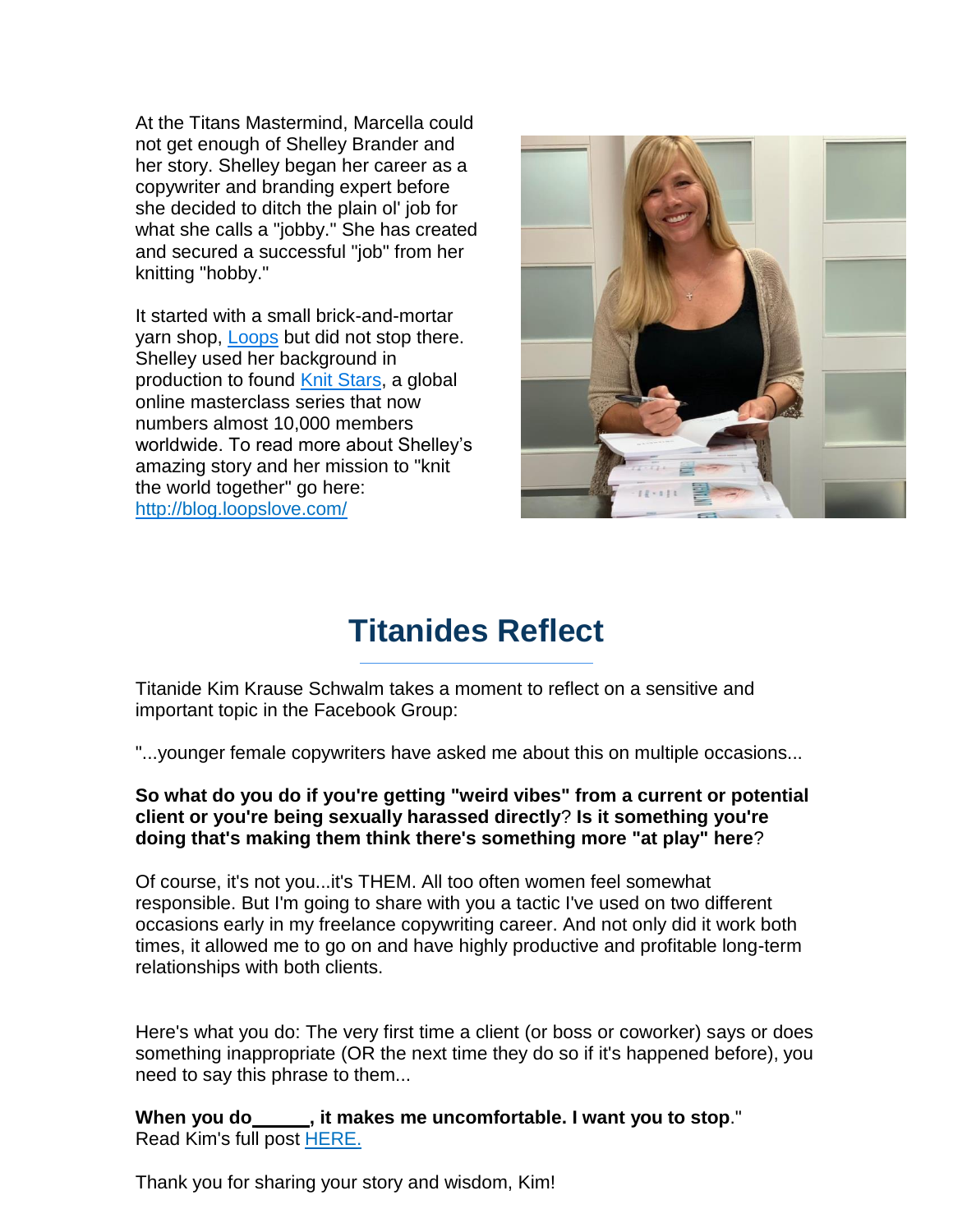## **Give The Book**



**For November and December ONLY...**

#### **FREE SIGNED COPY OF THE BOOK AND A JOURNAL WHEN YOU** [BECOME A PATRON](https://titanides.com/join%20us/)

If you [become a patron](https://titanides.com/join%20us/) of our community during the months of November and December, Marcella will send you a signed copy of the book and a Titanides journal. Two steps: 1) Become a patron today at any level by clicking [HERE.](https://titanides.com/join%20us/) 2) Email Marcella at [marcella@titanides.com](mailto:marcella@titanides.com) and tell her *who* you'd like the book signed to (to you or to someone you love) and **the address** you'd like us to send it to.

If you buy 5 or more, send your receipt to [marcella@titanides.com](mailto:marcella@titanides.com) and Marcella will send you a little surprise!

If you'd like to purchase 50 or more for your tribe, email Jen Adams for special

#### **Why this is a great Holiday gift for friends and family:**

"Finally broke into the incredible "Why Didn't Anybody Tell Me This Sh\*t Before?"

(This book is a goldmine if you don't already have it, go get it!)

Did my own fast write with Jennifer Stevens in the beginning chapter of the book.

I recently went to my first networking event as a freelance copywriter and I'm kicking myself for not reading this prior to going.

'Stop holding your tongue. Own your perspective, insights, recommendations, and ideas. Other people's opinions might be worth less... but because they have the confidence to ask, they get paid more.'